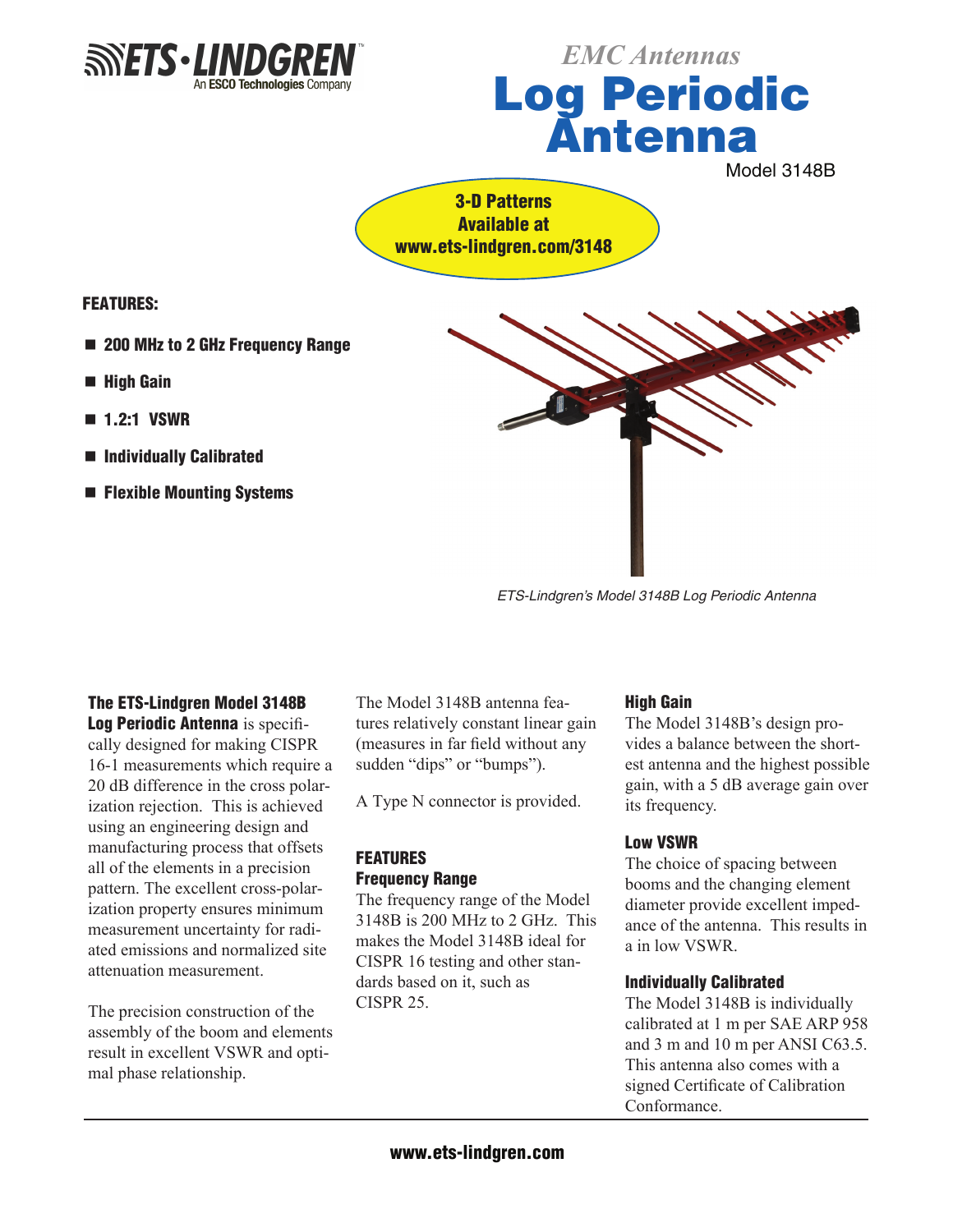

# Log Periodic Antenna *EMC Antennas* Model 3148B

#### Flexible Mounting System

The Model 3148D antenna includes both an EMCO classic mount and a rear "stinger" mount.

### Standard configuration

- $A$ ntenna
- Individually Calibrated at 1 m per SAE ARP 958 and 3 and 10 m per ANSI C63.5-1988. Actual antenna factors, uncertainty values, and a signed Certificate of Calibration Conformance included in manual.

#### **OPTIONS**

- $\blacksquare$  ETS-Lindgren non-metallic, non-reflective tripods
- Support Rod Antenna mount with insert drilled to accept ETS-Lindgren or other tripod with standard  $\frac{1}{4}$  in x 20 threads

# Electrical Specifications

| MODEL | <b>FREQUENCY</b><br>RANGE          | <b>VSWR</b><br>RATIO<br>(AVG) | <b>MAXIMUM</b><br>CONTINUOUS<br><b>POWER</b> | <b>PEAK</b><br><b>POWER</b> | <b>IMPEDANCE</b><br>(NOMINAL) | CONNECTOR     |
|-------|------------------------------------|-------------------------------|----------------------------------------------|-----------------------------|-------------------------------|---------------|
| 3148  | <b>MHz</b><br>GHz<br>200<br>$\sim$ | 1.2:1                         | kW                                           | kW                          | 50<br>$\Omega$                | Type N female |

# Physical Specifications

| MODEL | WIDTH<br>                | <b>DEPTI</b>              | <b>HEIGHT</b>       | WEIGHT                      |
|-------|--------------------------|---------------------------|---------------------|-----------------------------|
| 3148  | 85.6<br>cm<br>33.7<br>in | 86.7<br>cm<br>34.<br>- in | 1.6 cm<br>4.6<br>in | ko<br>2.0<br>4.5<br>- 11 11 |

\* At widest point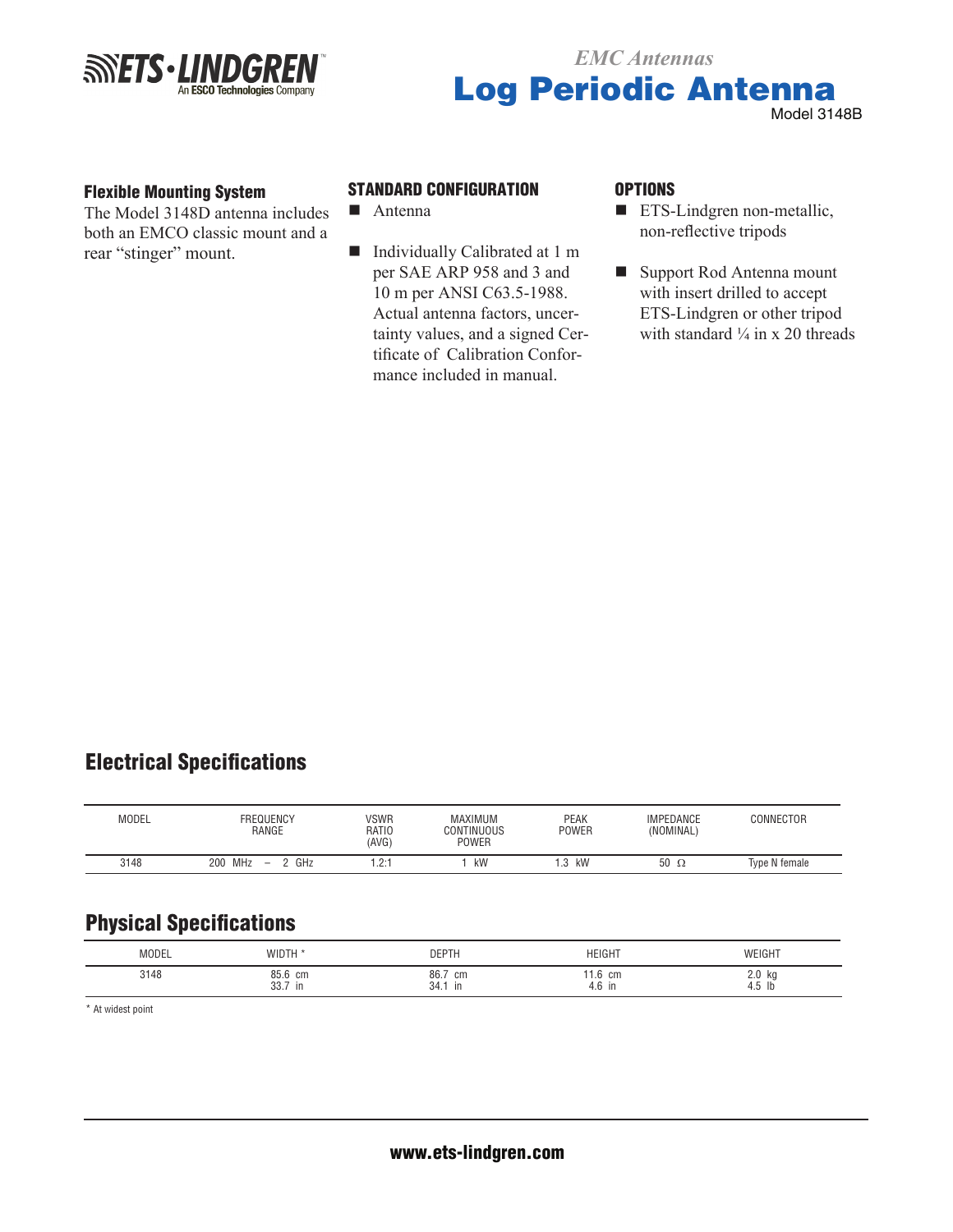**SINETS** - LINDGRE An ESCO Technologies Company Log Periodic Antenna *EMC Antennas*

Model 3148B

DERIVED FROM AF

**DERIVED FROM AF** 

1800 2000

E-plane

1600

- H-plane -

1800 2000

1600

1400

WFR

1200

1400

1400

1600

1800

2000

WFR.



### Model 3148D Technical Data

www.ets-lindgren.com